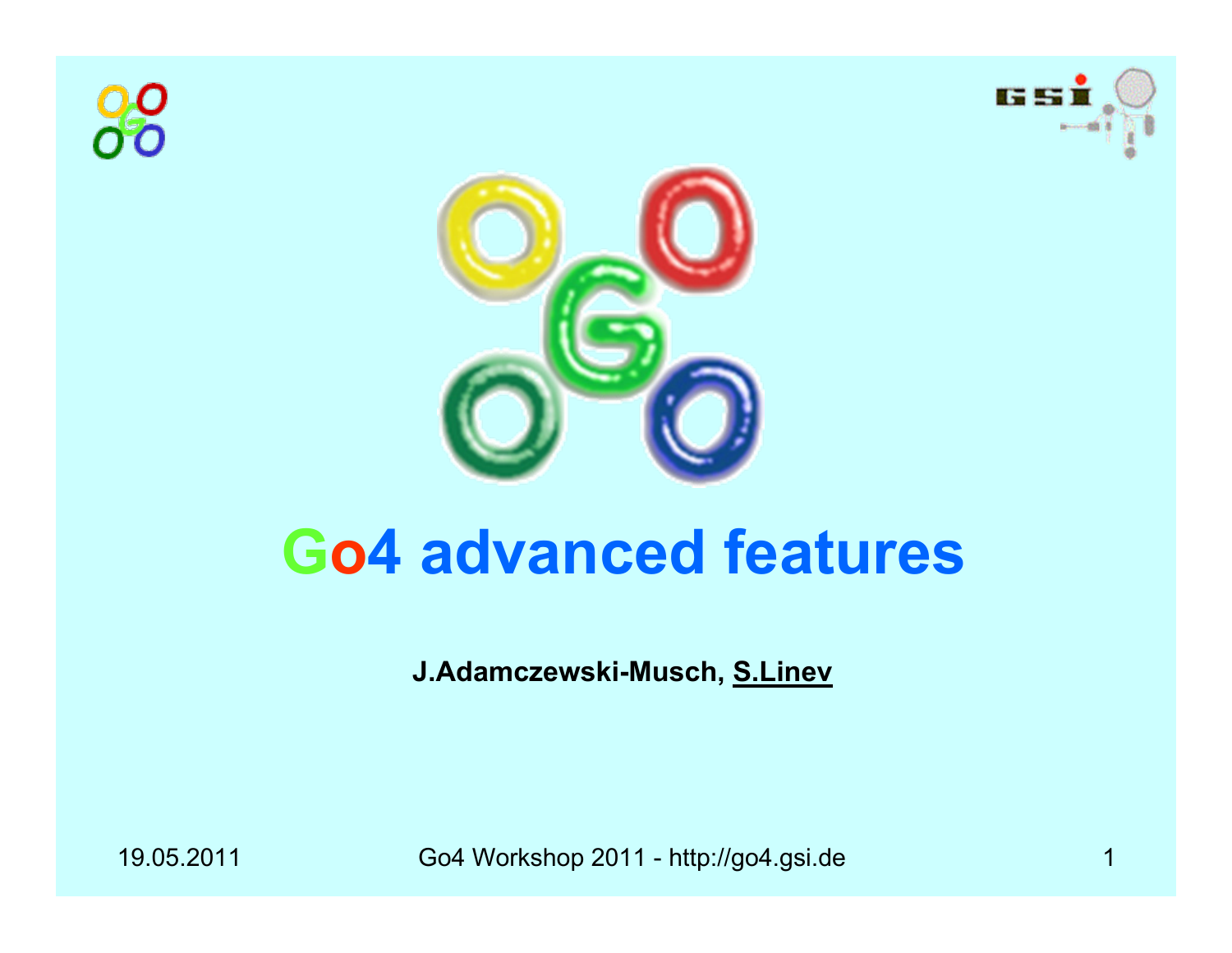





- **Tree viewer**
- **Parameter editor**
- **Dynamic list editor**
- **Macros usage**
- **Fitting in go4**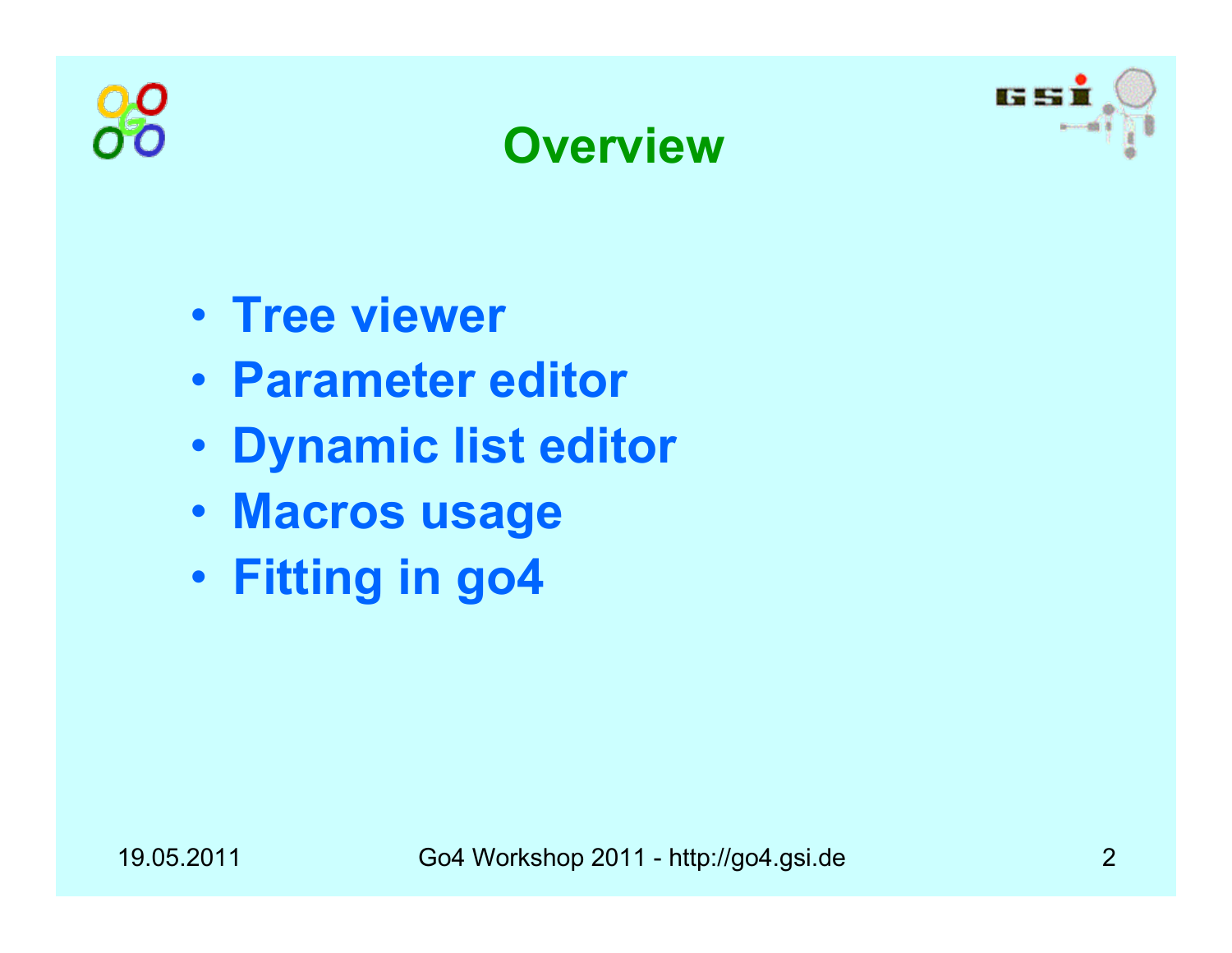

- Go4 GUI can be used in offline as **ROOT files** browser
- To create example ROOT file: [shell] root -l \$ROOTSYS/tutorials/hsimple.C –q
- Open produced file with go4: [shell] go4 hsimple.root
- Subdirectories and TTree brunches/leafs can be seen
- Display of any histogram by double click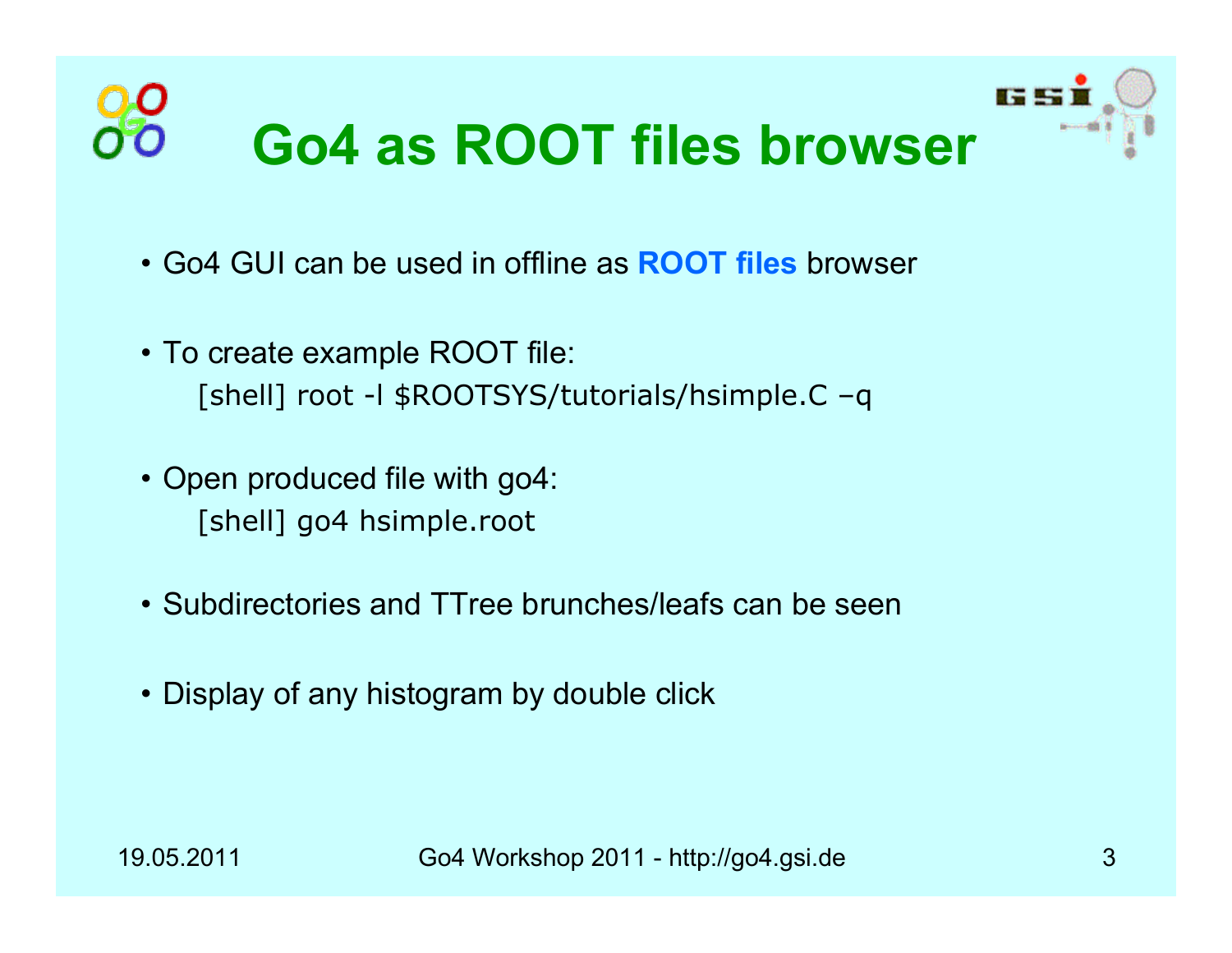







19.05.2011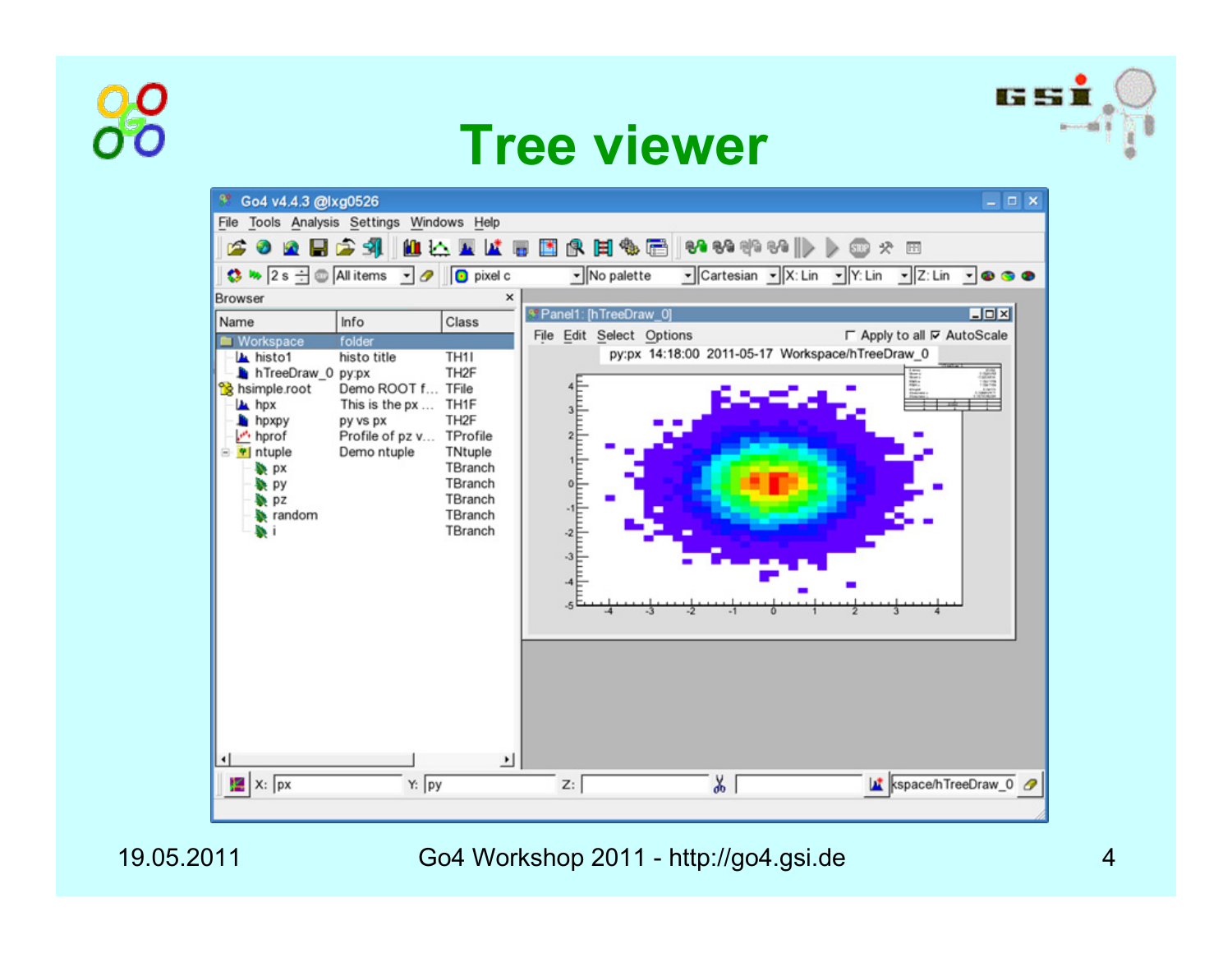





- Tree viewer activated by double-click on any tree leaf item
- 1-D, 2-D and 3-D tree draw is possible with cut condition
- Drag & drop of leafs names to viewer fields
- Automatic histogram creation or via special dialog
- Same in ROOT session:

```
shell$ root –l hsimple.root
root [1] new TBrowser; 
root [2] "double click" leaf item in TBrowser
```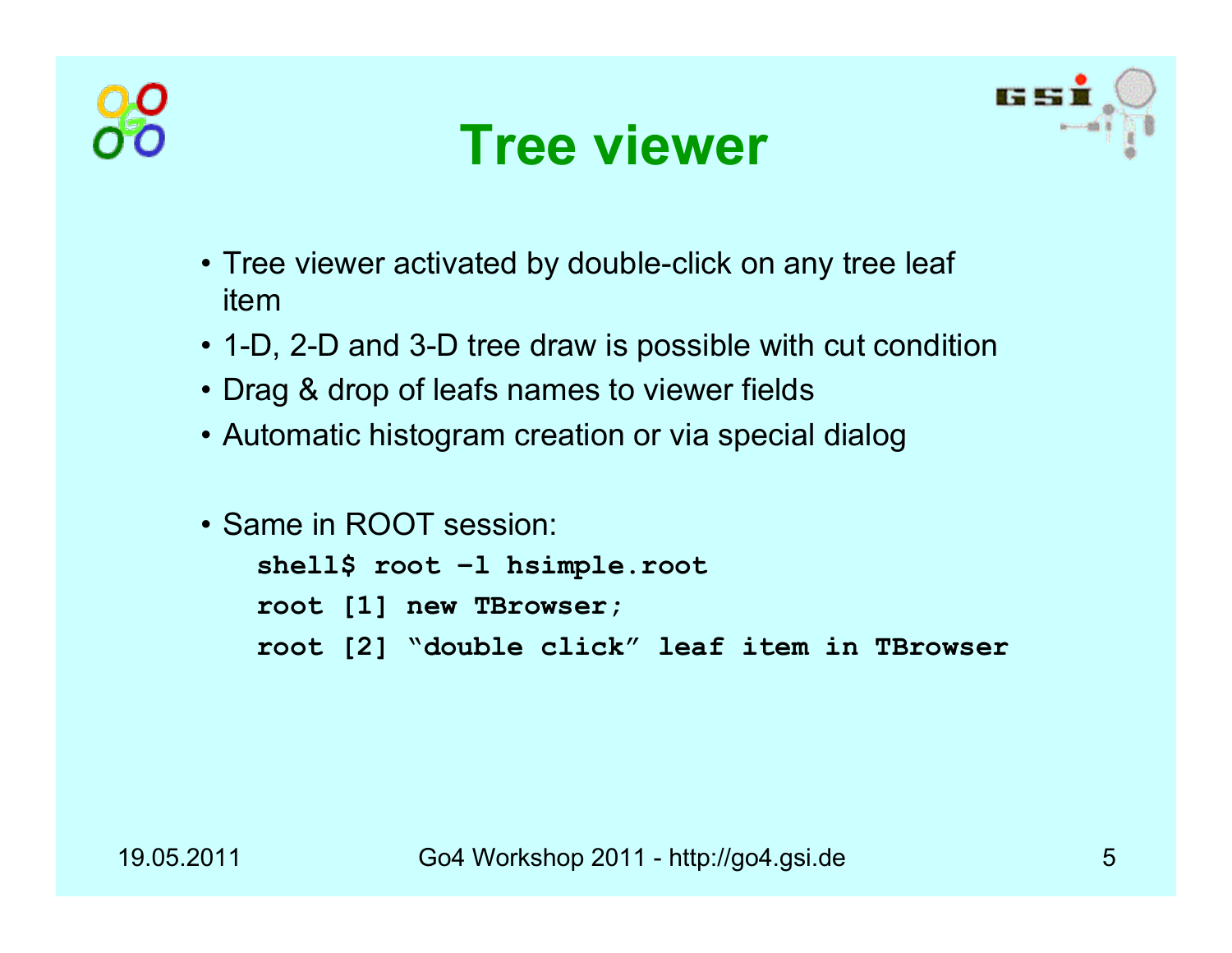



### **Parameter editor**

• Editing of local/remote TGo4Parameter objects

| $\bullet$ 2s $\div$ Alitems            |                          | $\cdot$ $\circ$ |                                         |                            |         |                                  |                               |     |  |
|----------------------------------------|--------------------------|-----------------|-----------------------------------------|----------------------------|---------|----------------------------------|-------------------------------|-----|--|
| ,,,,,,,,,,,,,,,,,,,,,,,,,              | Browser                  |                 | ,,,,,,,,,,,,,,,,,,,,,,,,,,,<br>$\infty$ |                            |         |                                  |                               |     |  |
| <b>Name</b>                            | Flags Time               |                 | Size                                    |                            |         |                                  |                               |     |  |
| Workspace                              |                          |                 | $= 9668$                                |                            |         | <b>Parameter Editor</b>          |                               | 同回因 |  |
| histo1                                 |                          | 16:17:32        | 996                                     | Parameter                  |         |                                  |                               |     |  |
| h TreeDraw 0                           |                          | 16:23:13 7676   | 996                                     |                            |         | Analysis/Parameters/XXXParameter | - TXXXParameter               |     |  |
| h TreeDraw 1<br><b>图 Analysis</b>      |                          | 16:36:06        | $= 641120$                              |                            |         |                                  |                               |     |  |
| <b>B</b> Histograms                    |                          |                 | $= 639428$                              | <b>Object Members</b>      |         |                                  |                               |     |  |
| <b>El Crate1</b>                       |                          |                 | $= 164768$                              | Name                       | Type    | Value                            | Comments                      |     |  |
| <b>E</b> Crate2                        |                          |                 | $= 164768$                              | $1$                        | Float t | 100.000000                       | Offset for calibration        |     |  |
| Cr1Ch1x2                               | <b>SDW</b>               | 16:54:46 163836 |                                         | frP <sub>2</sub>           | Float t | 200,000000                       | <b>Factor for Calibration</b> |     |  |
| A Hist                                 | <b>SDW</b>               | 16:54:37 20596  |                                         | <b>fbHisto</b>             | Bool t  | 1.                               | Enable Histogramming          |     |  |
| LA His2                                | <b>SDW</b>               | 16:50:09        | 20596                                   |                            |         |                                  |                               |     |  |
| A Histo                                | <b>SDW</b>               | 16:50:09        | 20596                                   |                            |         |                                  |                               |     |  |
| LA His2g<br><b>A</b> Sum1              | <b>SDW</b>               | 16:50:09 20596  | 20596                                   |                            |         |                                  |                               |     |  |
| <b>A</b> Sum2                          | <b>SDW</b><br><b>SDW</b> |                 | 20596                                   |                            |         |                                  |                               |     |  |
| La Sum3                                | SDW                      |                 | 20596                                   |                            |         |                                  |                               |     |  |
| Eventsize                              | SDW                      |                 | 1884                                    |                            |         |                                  |                               |     |  |
| <b>Conditions</b>                      |                          |                 | $= 1068$                                | н<br>$\frac{1}{2}$         |         | $\boldsymbol{\sigma}$            |                               | ×   |  |
| <b>D</b> Parameters                    |                          |                 | $= 40$                                  |                            |         |                                  |                               |     |  |
| L XXXParameter                         |                          |                 | 40                                      |                            |         |                                  |                               |     |  |
| DynamicLists                           |                          |                 |                                         |                            |         |                                  |                               |     |  |
| <b>Trees</b>                           |                          |                 |                                         | <b>MAnalysis Te. C C X</b> |         |                                  |                               |     |  |
| <b>B</b> Pictures<br><b>St</b> condSet | SDW                      | 16:50:09 96     | $= 192$<br>$\frac{1}{2}$                |                            |         |                                  |                               |     |  |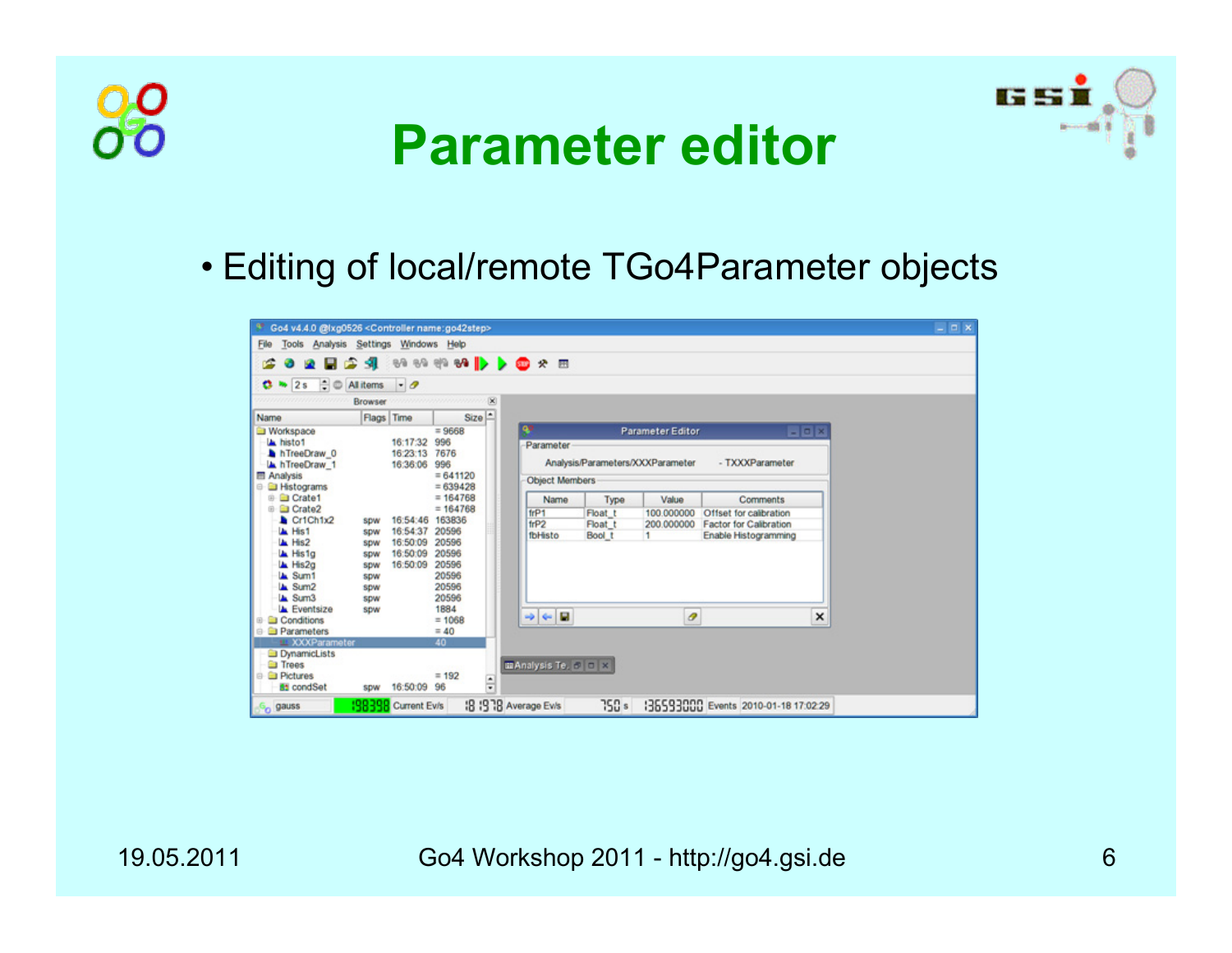



## **User parameter class**

- User classes, derived from TGo4Parameter, could be used as coefficients table
- TGo4Parameter::UpdateFrom() method can be implemented for user control how values will be assigned in the analysis
- For simple cases UpdateFrom() implementation is no longer required

```
class TUserParameter : public TGo4Parameter {
  public:
     TUserParameter(const char* name = 0) : 
         TGo4Parameter(name),
          fillRaw(kFALSE) {}
     Bool_t fillRaw; // control filling of raw histograms
  ClassDef(TUserParameter,1)
};____________________________
```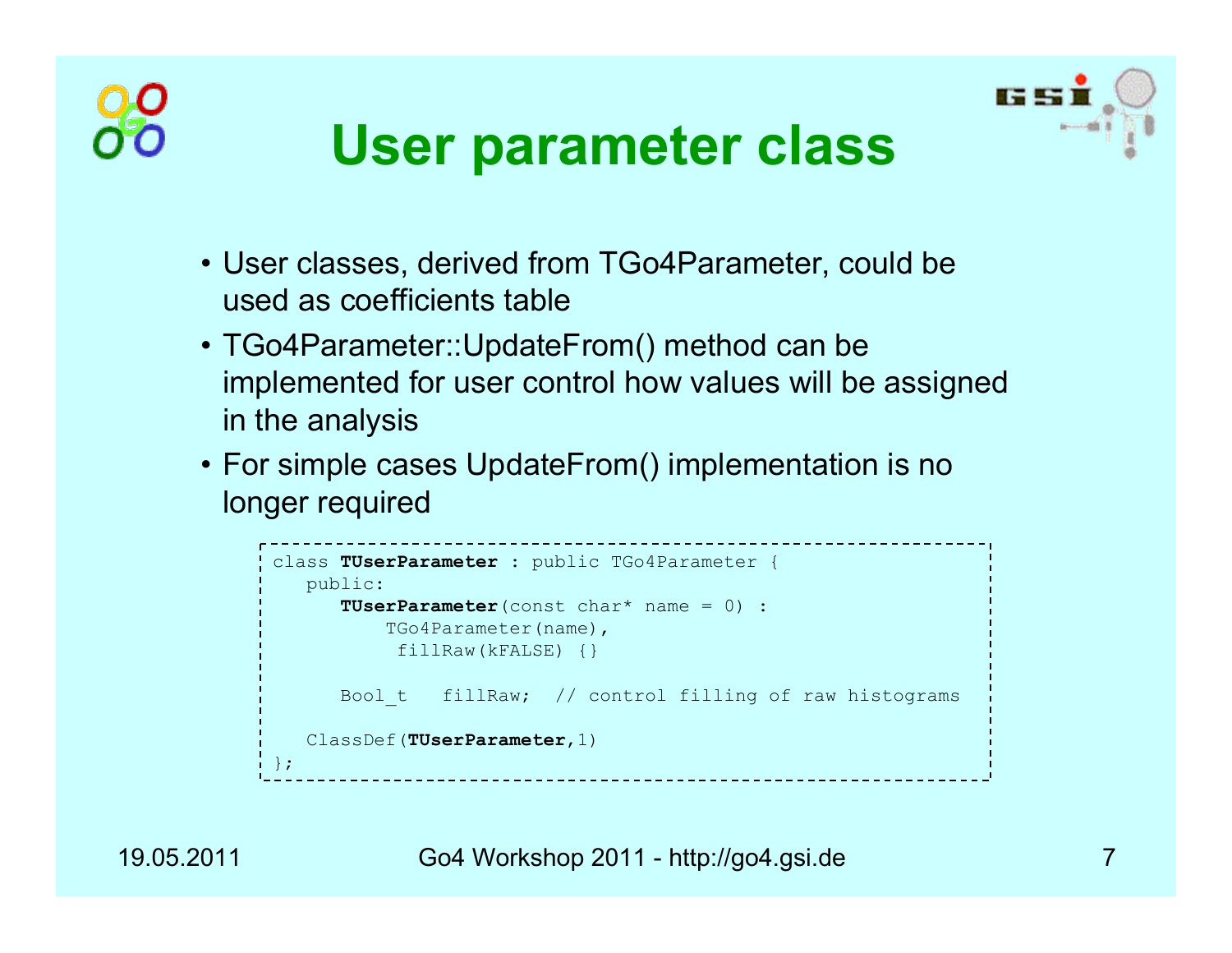



## **Parameter editor**

- Basic data types, array of basic data types, TString and TGo4Fitter are supported for editing
- Array contents can be expanded / shrink
- Comments in class declaration are visible in parameter editor
- Class library **is not required** for parameter editing (only for file I/O)
- Parameter can be updated in analysis or stored / restored in file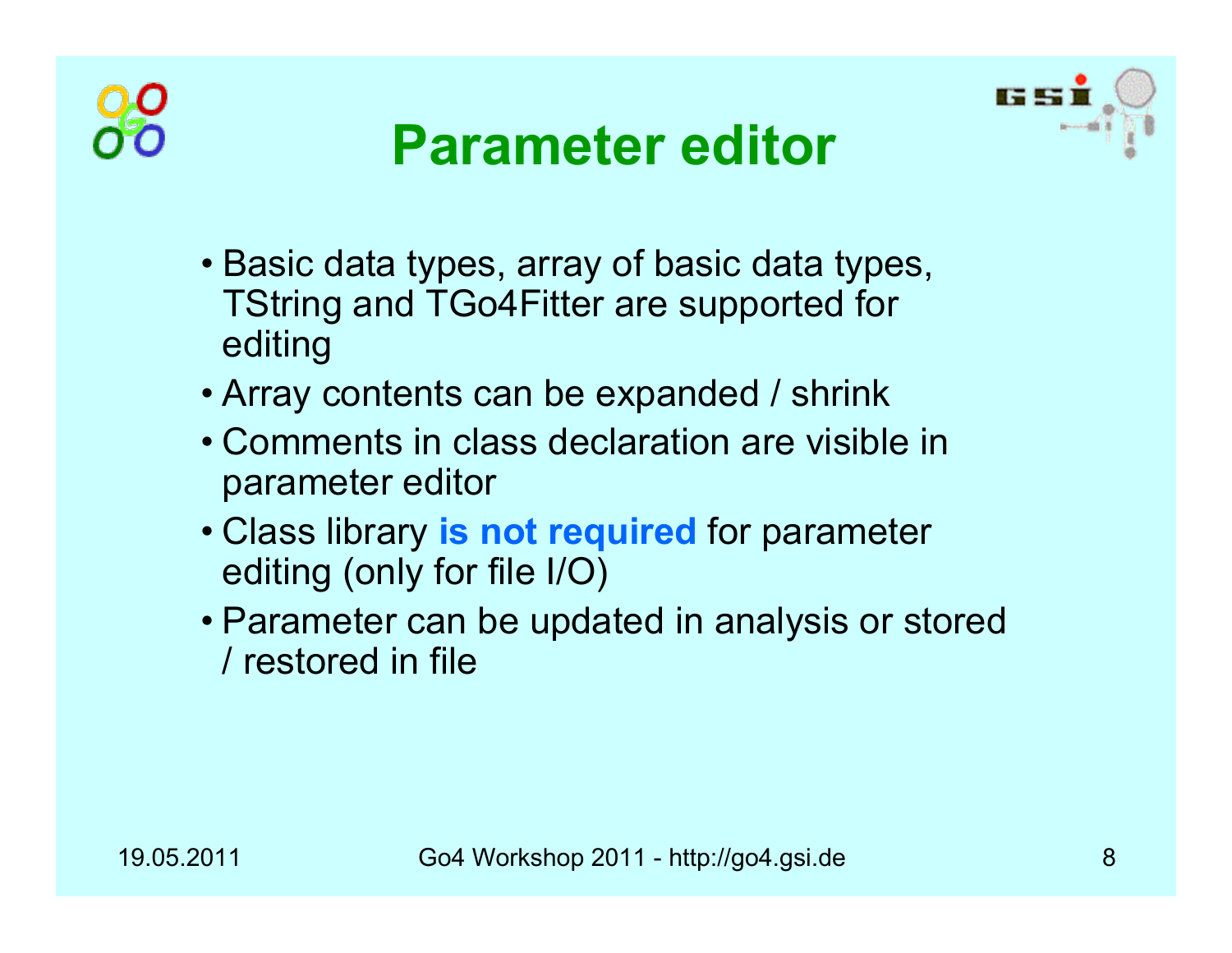

## **Dynamic list editor**



19.05.2011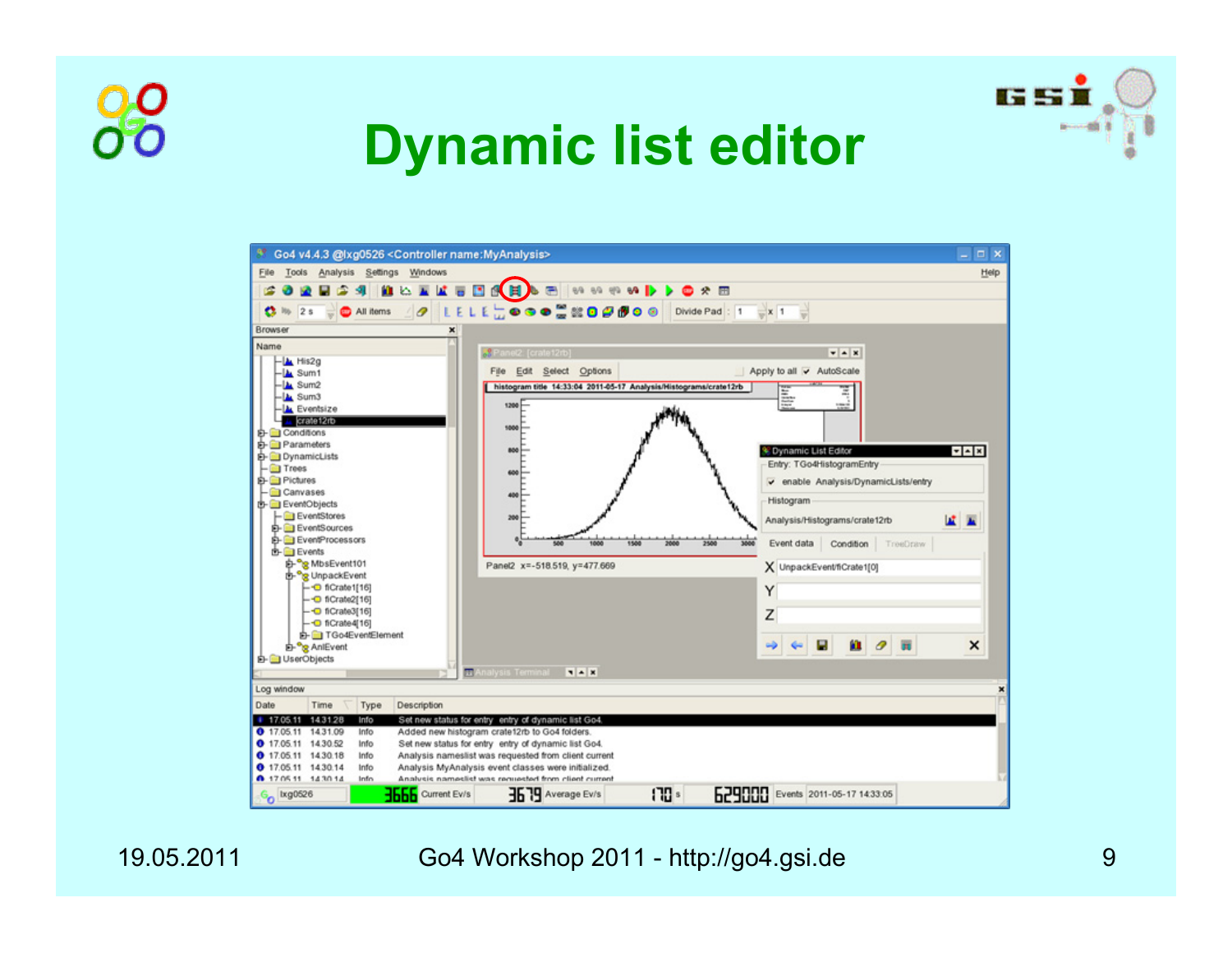



## **Dynamic list editor**

- Browser displays analysis event structure and opened tree in analysis
- These data updated once per event and therefore can be used for histogramming
- Two alternatives for dynamic histogramming:
	- – $-$  over any element(s) in events structures,  $\overline{\phantom{a}}$ including condition
	- **Harry Committee** – TTree::Draw() operation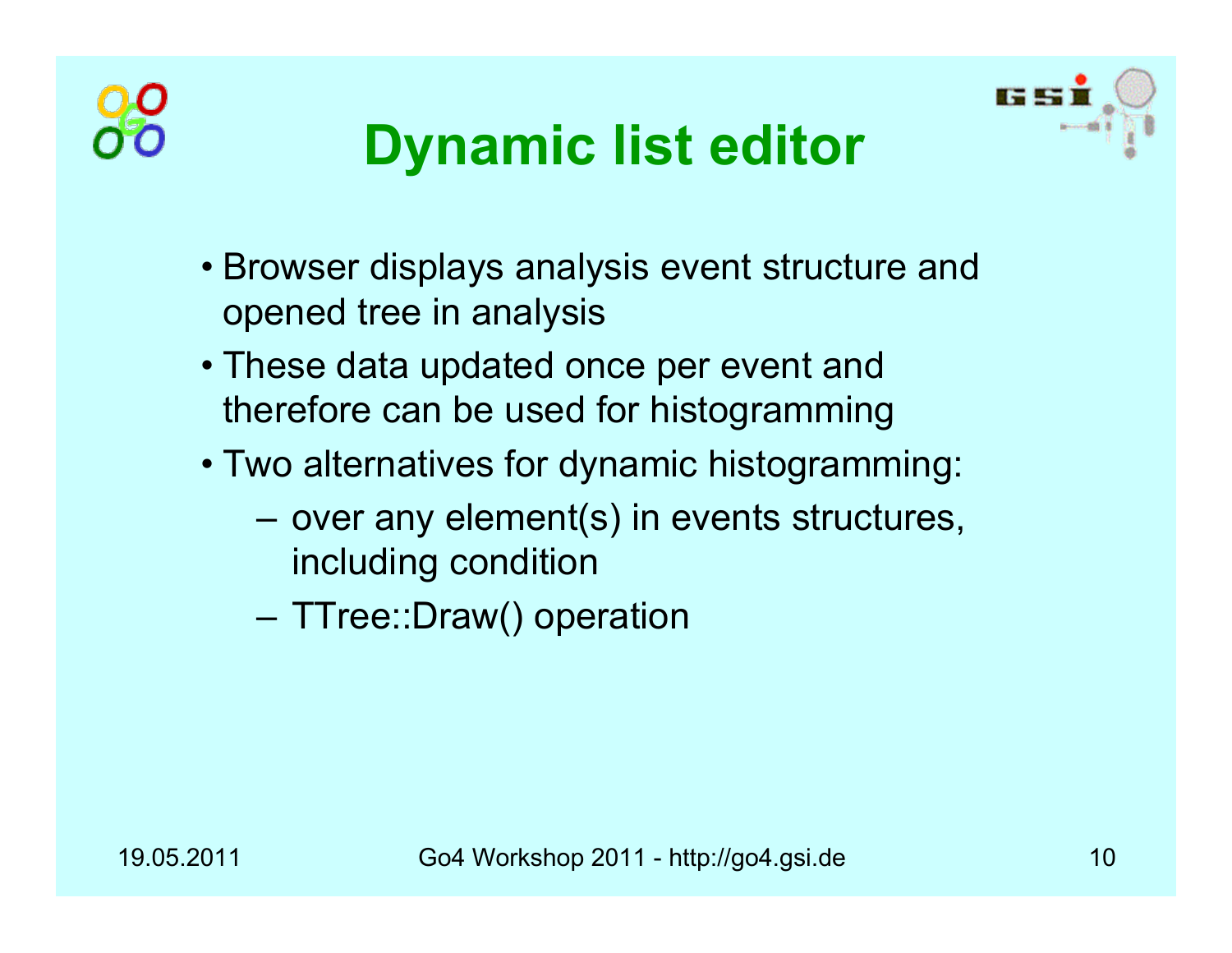

- ROOT provides C-like scripting language CINT
- Advantage no need to recompile before usage, very flexible
- Any go4 class (parameter, event, fitter) is available after ". go4login"
- To compile macro with ACLiC: [root] gSystem->AddIncludePath("-I\$GO4SYS/include"); [root] .x your\_macro.C++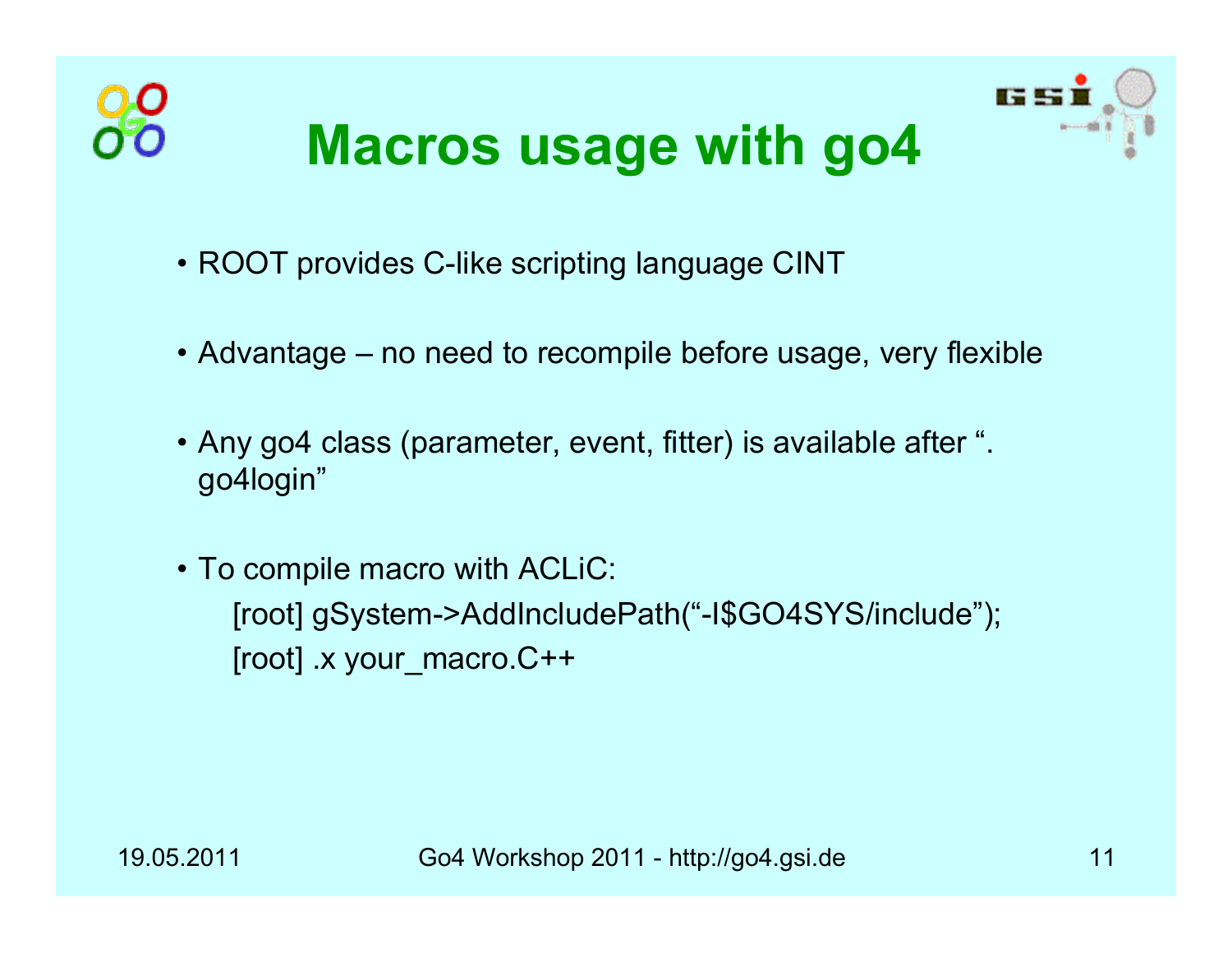# **ROOT macros in user analysis**

- Access to all object via **go4** pointer on TGo4Analysis object
- Often use for configuration macro can be changed without need for recompilation of whole analysis

```
void setup() {
   TUserParameter* par = (TUserParameter*) go4->GetParameter("UserPar");
   if (par==0) return;
   par->fillRaw = kTRUE;
   cout << "Setup done" << endl;
}
```
• Somewhere in processor constructor:

```
...gROOT->ProcessLine(".x setup.C");
...
```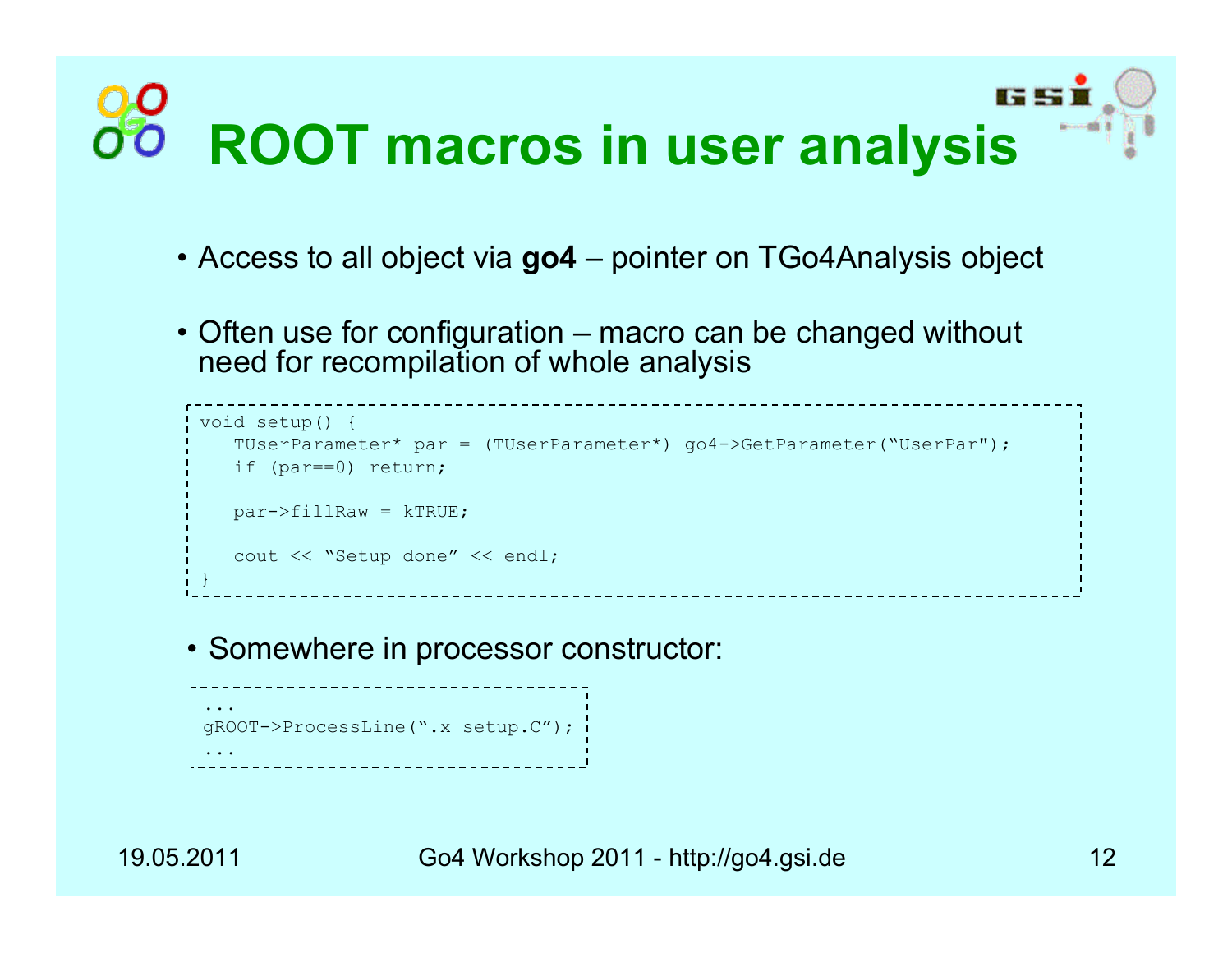

- Manipulate objects in the GUI
- Number of useful macros provided in \$GO4SYS/macros
- Hotstart file is just ROOT script for GUI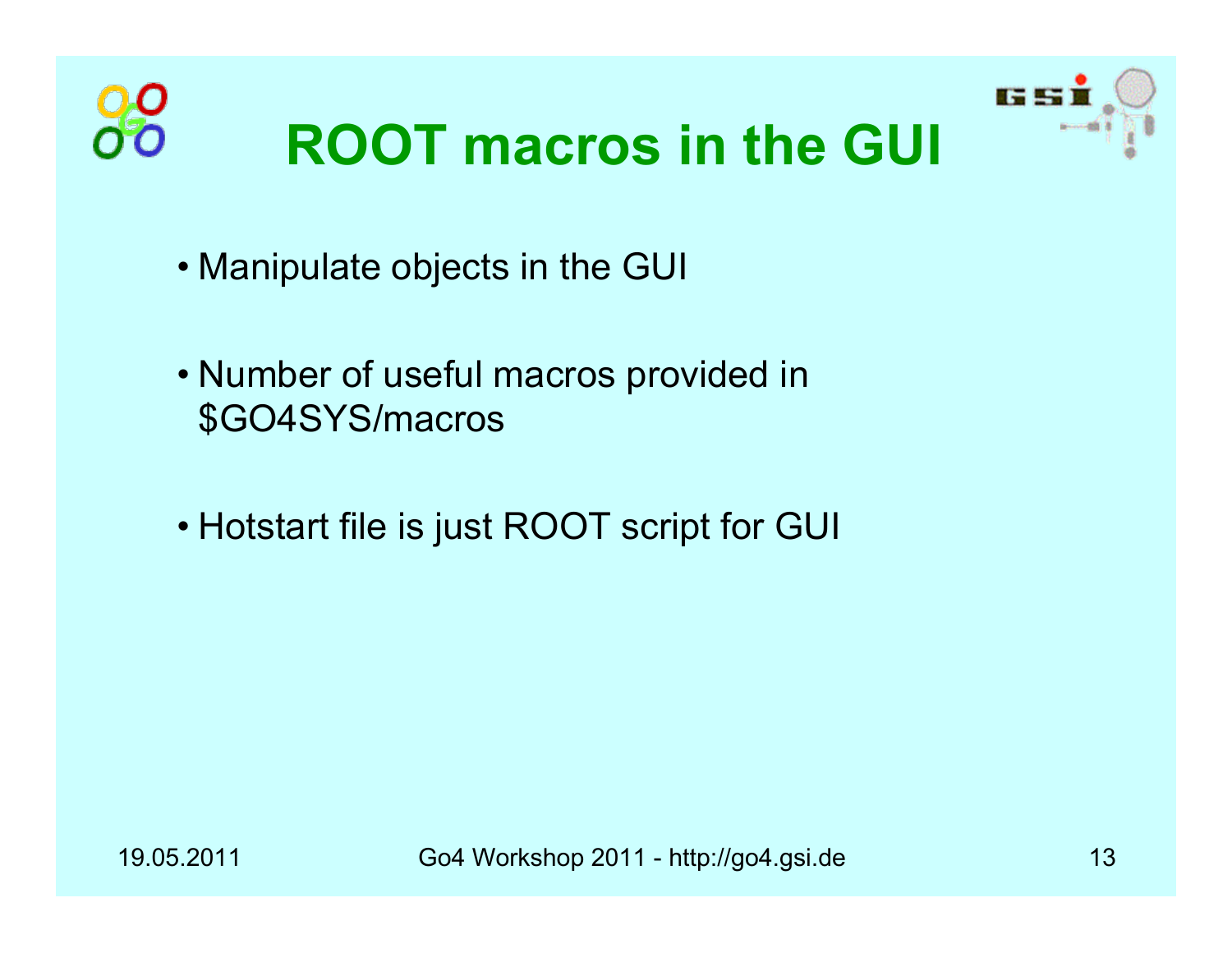## **ROOT macros in the GUI**



19.05.2011

#### Go4 Workshop 2011 - http://go4.gsi.de 14

**IS ST**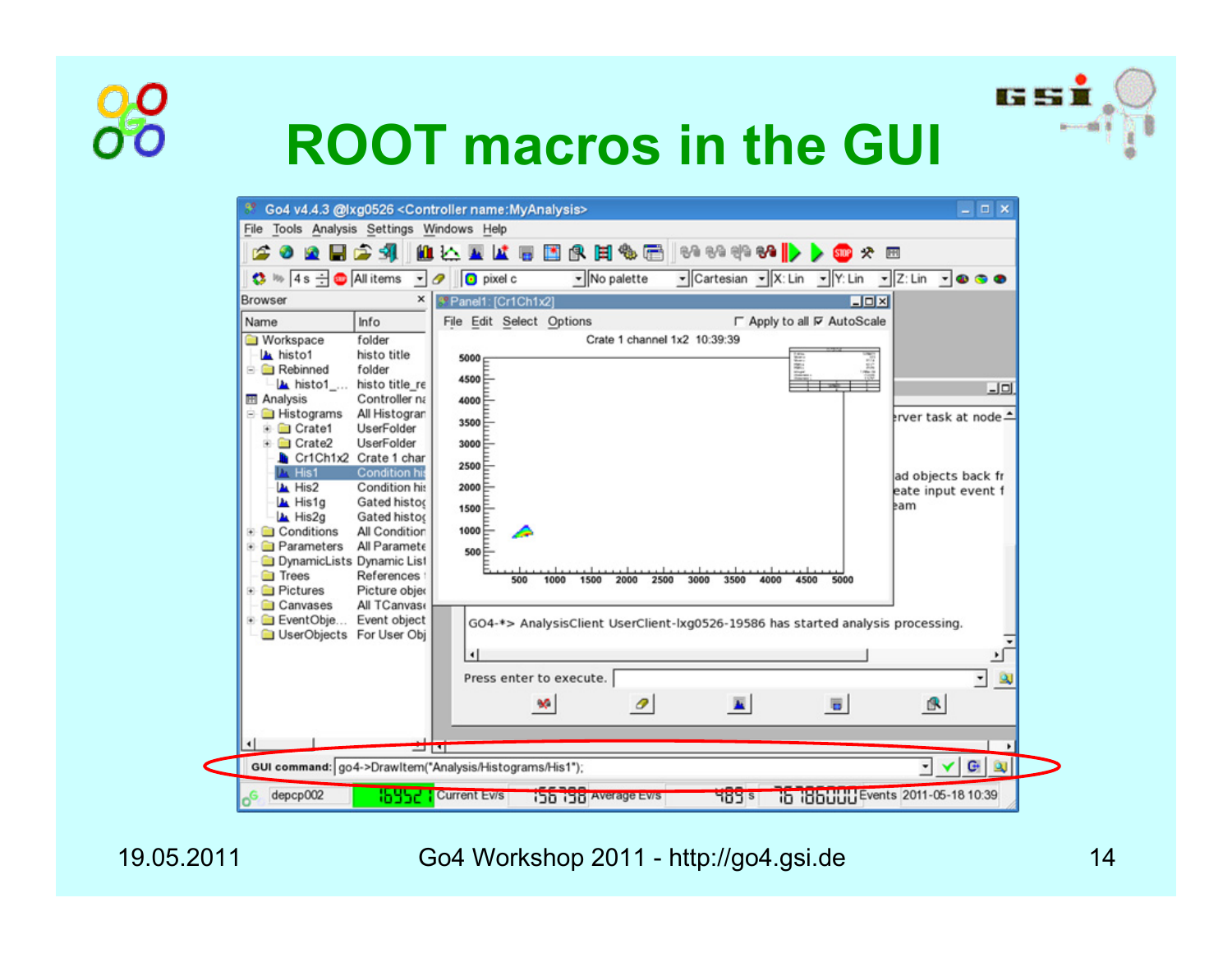



- In the GUI **go4** is pointer on TGo4Script class, which provides access to main GUI functionality
- Example of simple commands:
	- go4->MonitorItem("Analysis/Histograms/His1");
	- go4->DrawItem("Analysis/Histograms/His1");
	- go4->StartMonitoring(4);
	- go4->StopAnalysis();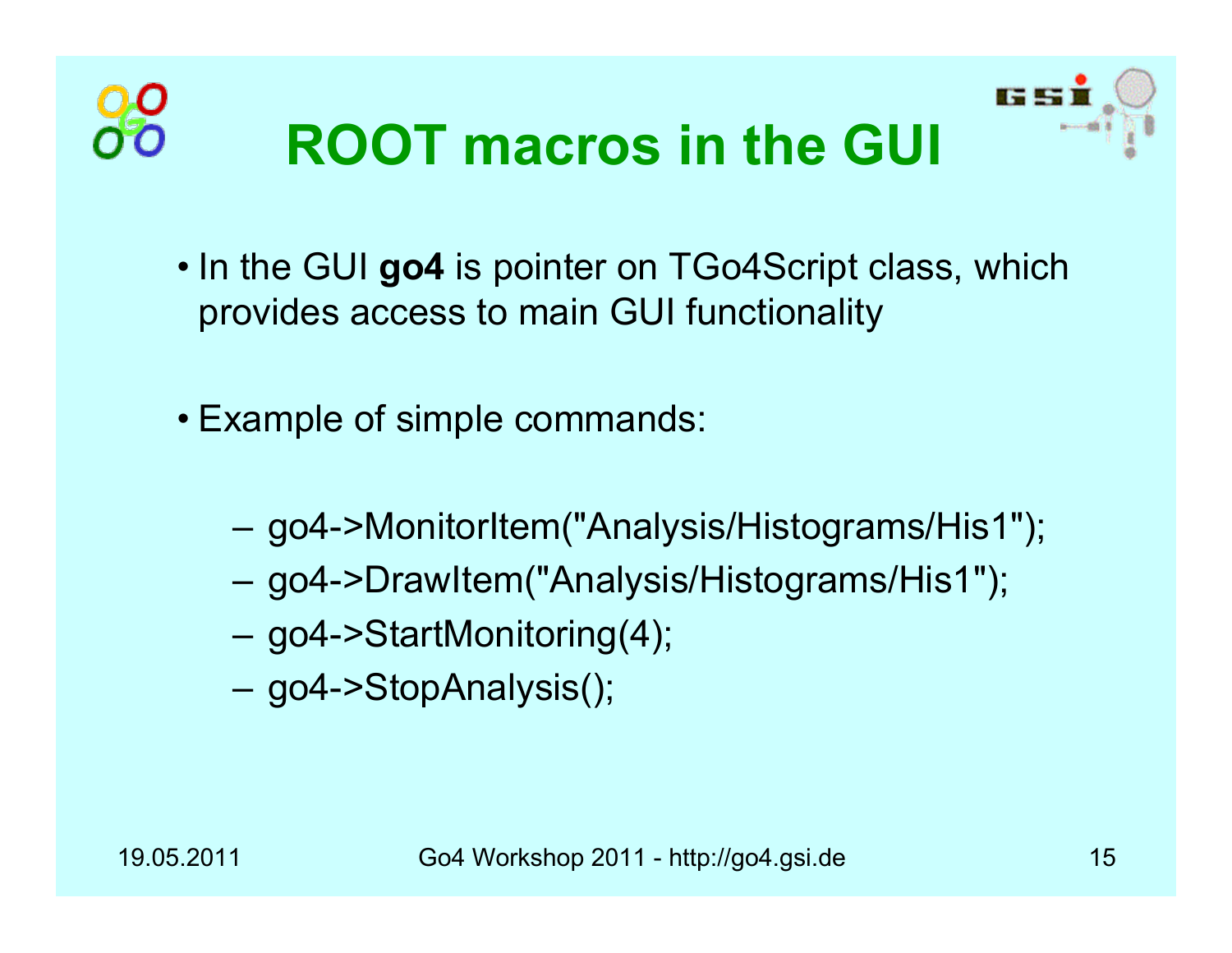





- **Fit panel**
- **TGo4Fitter class**
- **Use of TGo4Fitter in macro**
- $\bullet$ **Reuse of fitter in GUI / Analysis**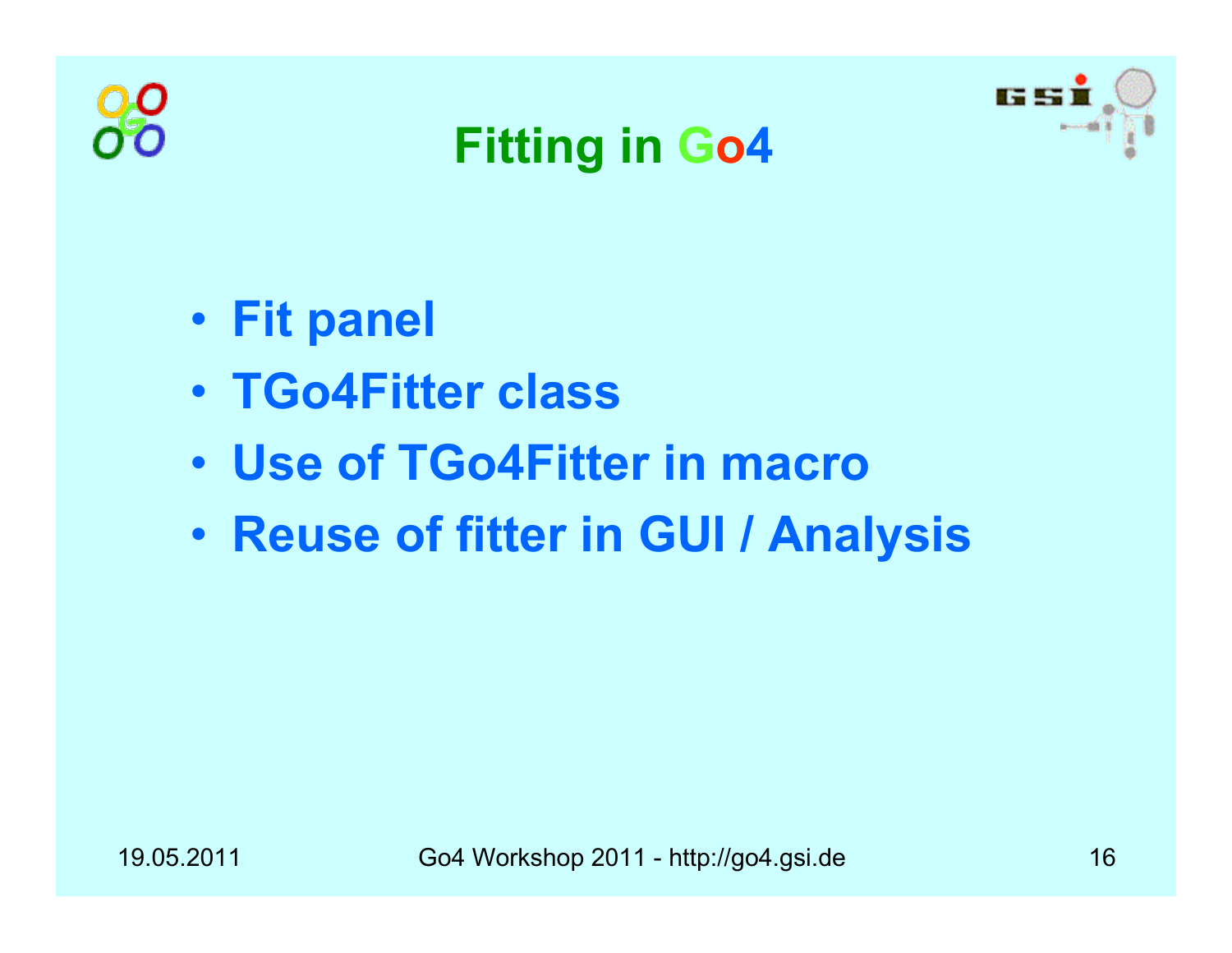







19.05.2011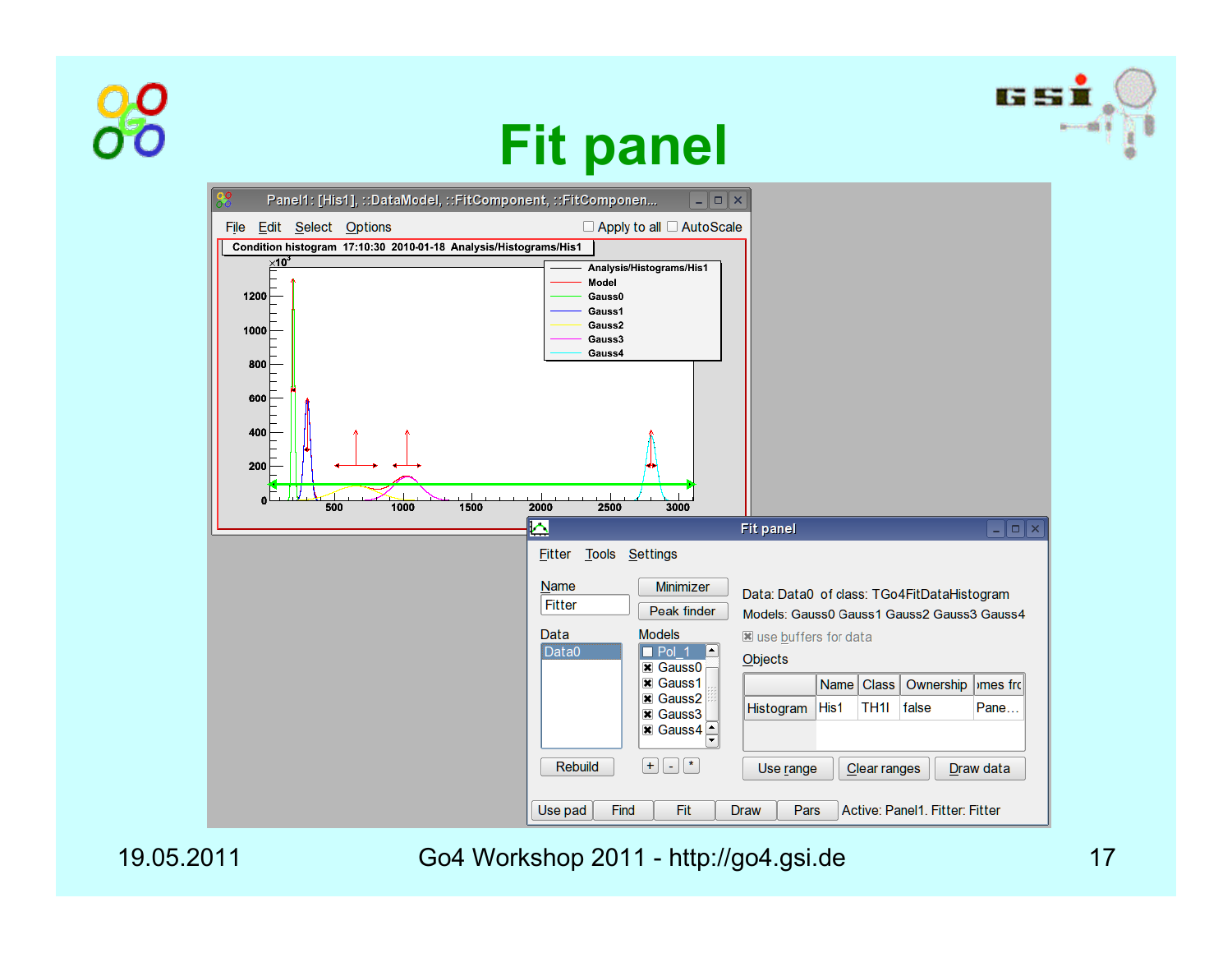

- Fitting of histograms / graphs for any kind of model
- Peak finder
- Manual change of model components / fit parameters
- Fitting and parameters view, parameters output
- Fit panel menu commands
- Different display modes:
	- $-$  show only model
	- show model components
	- $-$  use different panel for drawing
- Store fitter in file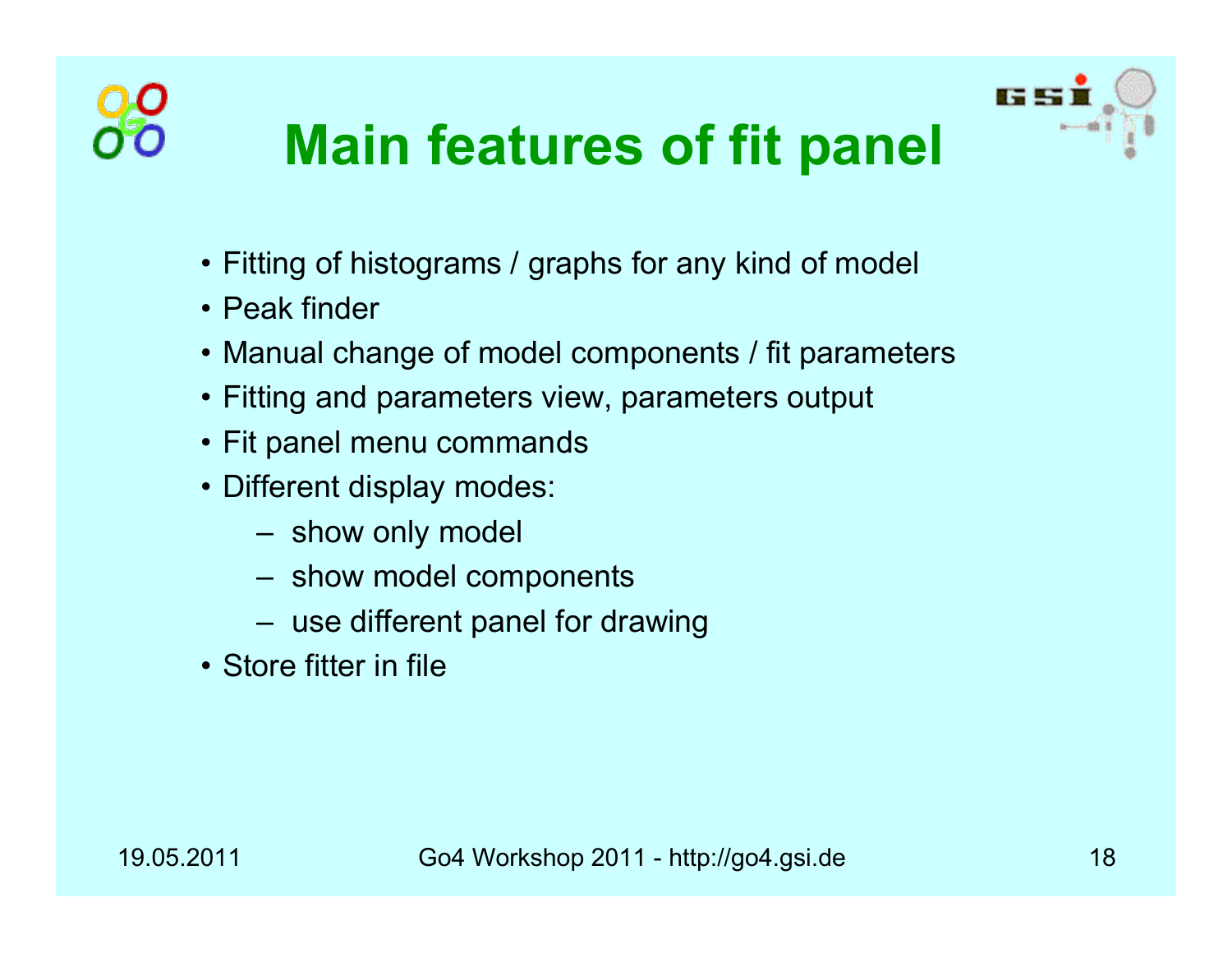





- Central API class for fitting in go4
- Keeps all components to perform a fit
- Advanced features:
	- simultaneous fit of several histograms
	- fitting model via:
		- TFormula
		- sample histogram
		- function from shared library
	- flexible range settings
	- two-dimensional histograms fit
	- most are available via "Expert" mode in Fit panel
- See Fit tutorial on Go4 webpage
- Many examples in \$GO4SYS/Go4FitExamples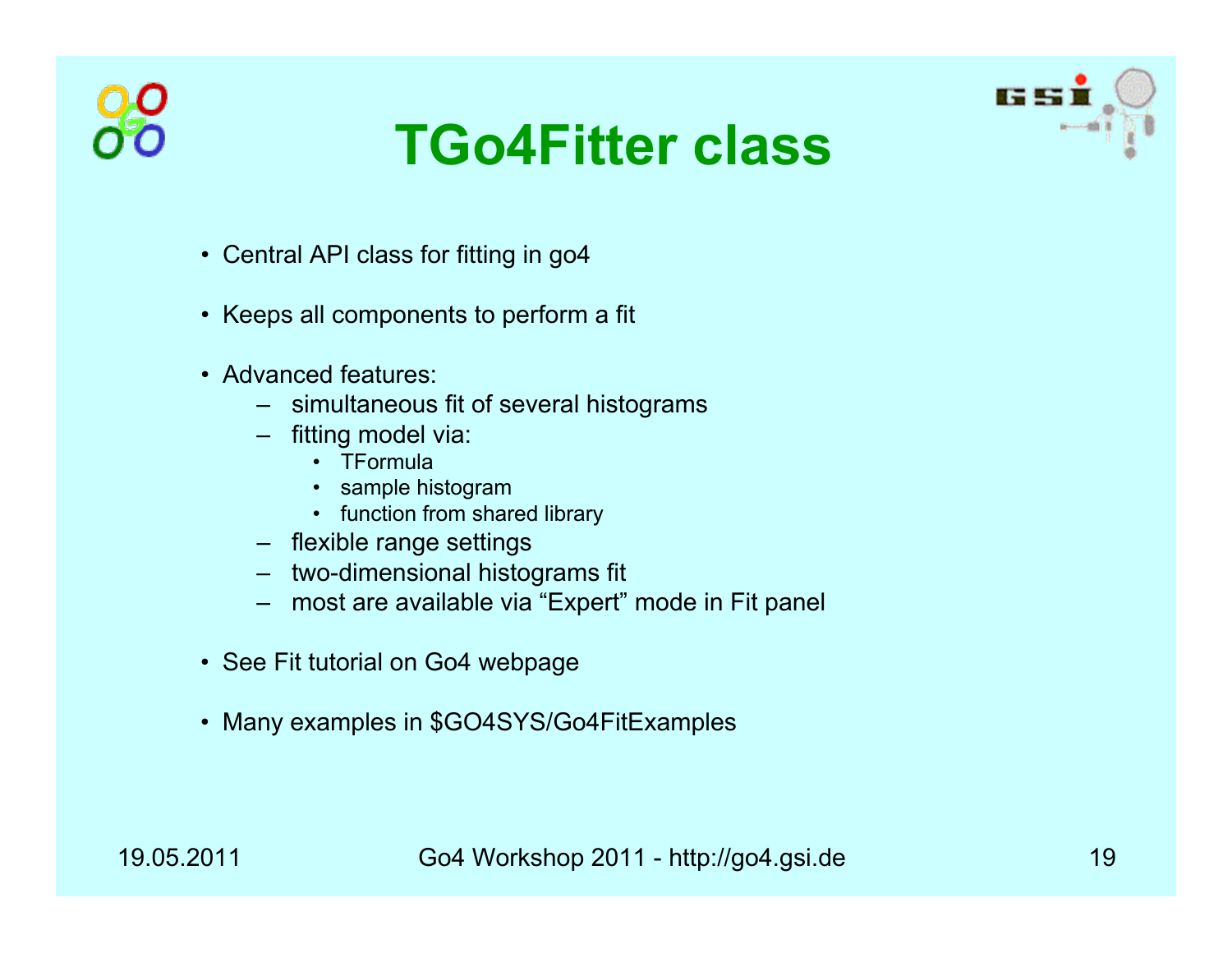# **Example1 from Go4FitExamples**

// create fitter, select fit function and add standard actions list TGo4Fitter fitter("Fitter", TGo4Fitter::ff\_ML\_Poisson, kTRUE);

```
// add histogram to fitter, which should be fitted
 fitter.AddH1("data1", GetHistogram("hDeg120_P_c"), kTRUE, 2200., 2900.);
```

```
// create polynom of first order
  fitter.AddPolynomX("data1", "Pol", 1);
```

```
// create two gaussians
 fitter.AddGauss1("data1", "Gauss1", 2553., 15.);
 fitter.AddGauss1("data1", "Gauss2", 2672., 15.);
```

```
// execute all actionsfitter.DoActions();
```

```
// draw data, full model and two gaussains
 fitter.Draw("#data1,Gauss1,Gauss2");
```
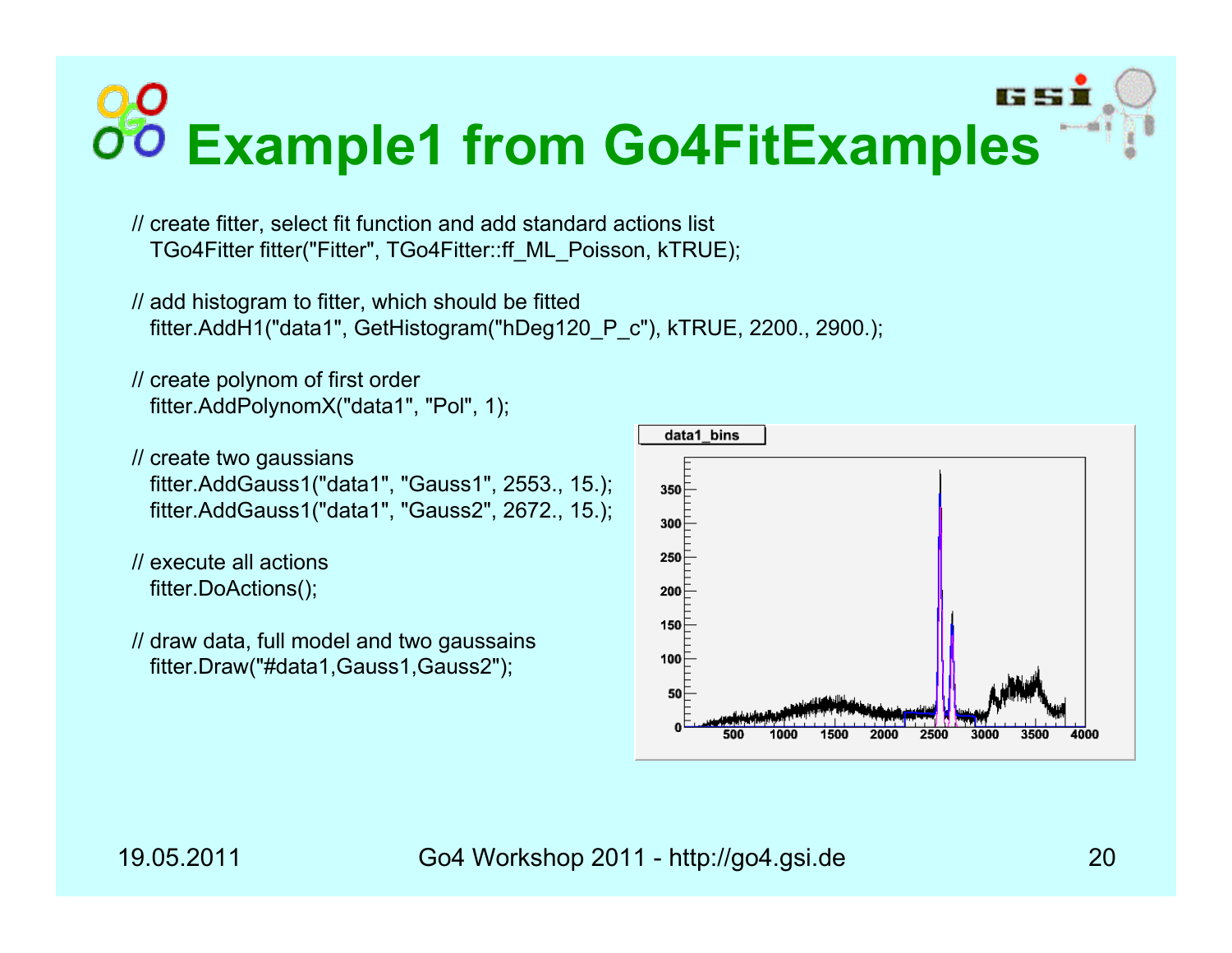



## **Reuse of fitter in GUI**

•Store fitter in macro:

> TFile\* f = TFile::Open("fitter.root","recreate"); fitter.ClearObjects(0, kFALSE); // do not store histos with fitter fitter.Write(); delete f;

- •Load file with fitter in Go4 browser
- •Drop fitter on histogram to be fitted
- •Press **Fit** button